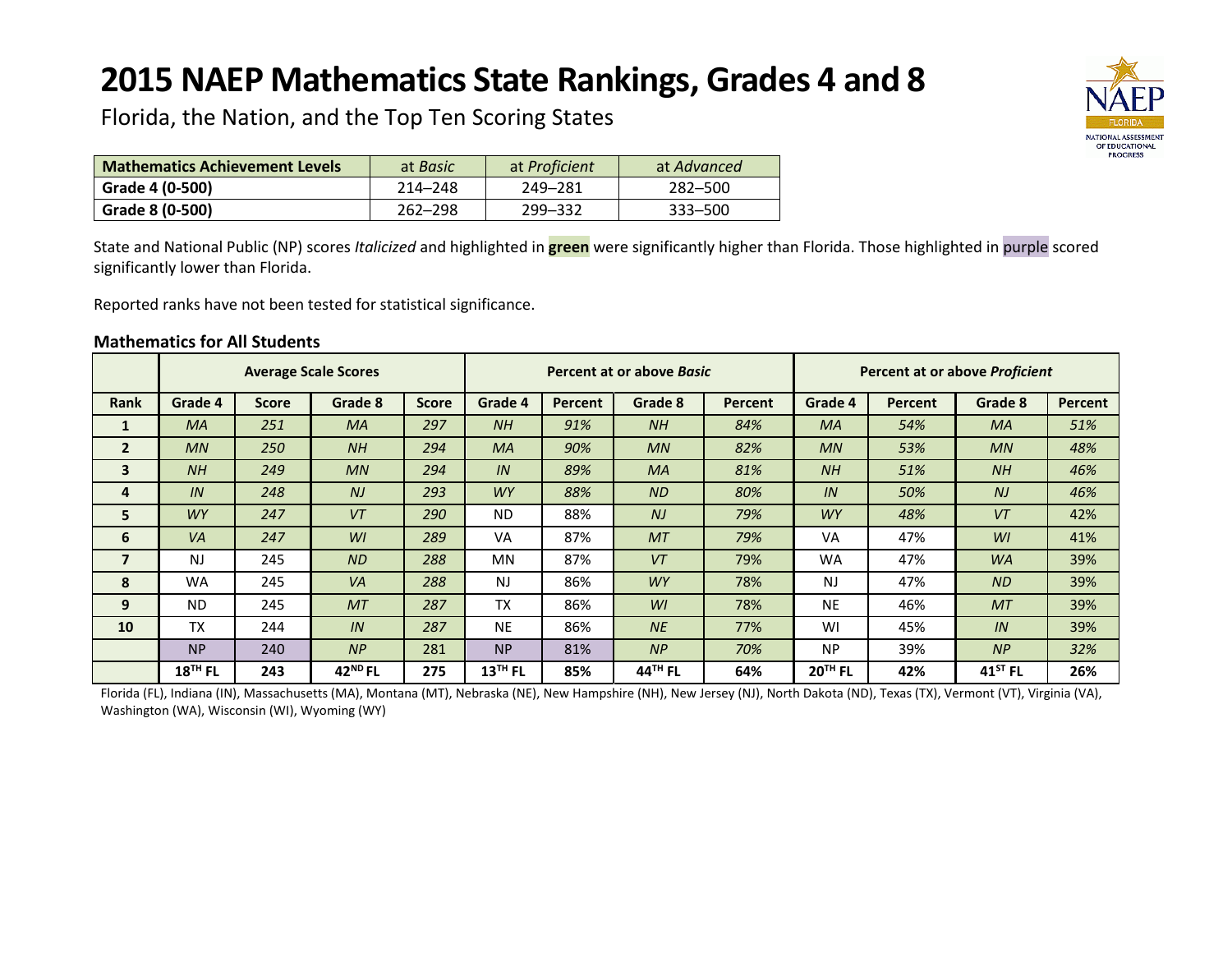## **Mathematics for White Students**

|                |                       |              | <b>Average Scale Scores</b> |              |           |         | Percent at or above Basic |         | Percent at or above <i>Proficient</i> |                |                |         |
|----------------|-----------------------|--------------|-----------------------------|--------------|-----------|---------|---------------------------|---------|---------------------------------------|----------------|----------------|---------|
| <b>Rank</b>    | Grade 4               | <b>Score</b> | Grade 8                     | <b>Score</b> | Grade 4   | Percent | Grade 8                   | Percent | Grade 4                               | <b>Percent</b> | Grade 8        | Percent |
| 1              | MN                    | 257          | <b>MA</b>                   | 304          | <b>MA</b> | 95%     | MN                        | 89%     | <b>MN</b>                             | 63%            | <b>MA</b>      | 59%     |
| $\overline{2}$ | <b>MA</b>             | 256          | MN                          | 302          | <b>NJ</b> | 94%     | <b>TX</b>                 | 88%     | MA                                    | 62%            | MN             | 56%     |
| 3              | <b>TX</b>             | 255          | NJ                          | 301          | <b>MN</b> | 94%     | <b>MA</b>                 | 88%     | <b>NJ</b>                             | 61%            | N <sub>J</sub> | 55%     |
| 4              | <b>NJ</b>             | 254          | <b>TX</b>                   | 298          | <b>NC</b> | 94%     | N <sub>J</sub>            | 87%     | <b>TX</b>                             | 60%            | AZ             | 51%     |
| 5              | <b>NC</b>             | 253          | CO                          | 297          | <b>TX</b> | 93%     | AZ                        | 86%     | <b>NC</b>                             | 59%            | CO             | 49%     |
| 6              | <b>VA</b>             | 253          | A Z                         | 297          | IN        | 93%     | AK                        | 86%     | <b>CO</b>                             | 58%            | <b>MD</b>      | 49%     |
| $\overline{7}$ | CO                    | 253          | MD                          | 297          | VA        | 93%     | <b>NE</b>                 | 86%     | <b>VA</b>                             | 57%            | <b>TX</b>      | 48%     |
| 8              | <b>MD</b>             | 252          | WI                          | 296          | <b>FL</b> | 93%     | <b>ND</b>                 | 86%     | IN                                    | 57%            | W <sub>l</sub> | 47%     |
| 9              | IN                    | 252          | NH                          | 295          | <b>NE</b> | 92%     | WI                        | 86%     | AZ                                    | 56%            | NH             | 47%     |
| 10             | <b>WA</b>             | 251          | <b>VA</b>                   | 295          | CO        | 92%     | NH                        | 85%     | <b>NE</b>                             | 56%            | <b>WA</b>      | 47%     |
|                | <b>NP</b>             | 248          | NP                          | 291          | <b>NP</b> | 90%     | NP                        | 81%     | <b>NP</b>                             | 51%            | NP             | 42%     |
|                | $12$ <sup>TH</sup> FL | 251          | $40TH$ FL                   | 285          |           |         | 44 <sup>TH</sup> FL       | 75%     | $14$ <sup>TH</sup> FL                 | 54%            | $38TH$ FL      | 36%     |

Alaska (AK), Arizona (AZ), Colorado (CO), Florida (FL), Indiana (IN), Maryland (MD), Massachusetts (MA), Minnesota (MN), Nebraska (NE), New Hampshire (NH), New Jersey (NJ), North Carolina (NC), North Dakota (ND), Texas (TX), Virginia (VA), Washington (WA), Wisconsin (WI)

#### **Mathematics for Hispanic Students**

|                |           |              | <b>Average Scale Scores</b> |              | Percent at or above Basic |                |           |         | <b>Percent at or above Proficient</b> |         |           |         |
|----------------|-----------|--------------|-----------------------------|--------------|---------------------------|----------------|-----------|---------|---------------------------------------|---------|-----------|---------|
| <b>Rank</b>    | Grade 4   | <b>Score</b> | Grade 8                     | <b>Score</b> | Grade 4                   | <b>Percent</b> | Grade 8   | Percent | Grade 4                               | Percent | Grade 8   | Percent |
|                | IN        | 240          | VA                          | 279          | IN                        | 86%            | AK        | 71%     | FL.                                   | 38%     | VA        | 29%     |
| $\overline{2}$ | <b>FL</b> | 240          | AK                          | 279          | <b>NH</b>                 | 84%            | VA        | 70%     | <b>TX</b>                             | 37%     | AK        | 26%     |
| 3              | <b>TX</b> | 239          | <b>TX</b>                   | 277          | <b>TX</b>                 | 84%            | <b>ND</b> | 69%     | IN                                    | 35%     | MT        | 24%     |
| 4              | LA        | 238          | <b>ND</b>                   | 276          | <b>FL</b>                 | 84%            | <b>TX</b> | 69%     | LA                                    | 35%     | <b>TN</b> | 24%     |
| 5              | <b>NH</b> | 237          | MT                          | 275          | LA                        | 82%            | MT        | 68%     | HI                                    | 35%     | <b>MD</b> | 24%     |
| 6              | HI        | 236          | <b>KY</b>                   | 274          | TN                        | 80%            | <b>WY</b> | 65%     | <b>SC</b>                             | 34%     | <b>NJ</b> | 24%     |
|                | OH        | 236          | KS                          | 274          | HI                        | 80%            | IL        | 65%     | <b>OH</b>                             | 33%     | MA        | 24%     |
| 8              | IN        | 235          | <b>MD</b>                   | 273          | <b>VA</b>                 | 80%            | <b>KS</b> | 65%     | <b>NC</b>                             | 33%     | <b>OH</b> | 24%     |
| 9              | AK        | 235          | IL                          | 273          | <b>OH</b>                 | 80%            | <b>KY</b> | 64%     | <b>TN</b>                             | 32%     | AZ        | 23%     |
| 10             | <b>NC</b> | 235          | <b>WY</b>                   | 273          | <b>WY</b>                 | 79%            | HI        | 64%     | <b>NH</b>                             | 31%     | TX        | 23%     |
|                | <b>NP</b> | 230          | <b>NP</b>                   | 269          | <b>NP</b>                 | 73%            | <b>NP</b> | 60%     | <b>NP</b>                             | 26%     | <b>NP</b> | 19%     |
|                |           |              | $16$ <sup>TH</sup> FL       | 272          |                           |                | $23RD$ FL | 61%     |                                       |         | $20TH$ FL | 22%     |

Arizona (AZ), Arkansas (AR), Florida (FL), Hawaii (HI), Illinois (IL), Indiana (IN), Kansas (KS), Kentucky (KY), Louisiana (LA), Maryland (MD), Massachusetts (MA), Montana (MT), New Hampshire (NH), New Jersey (NJ), North Carolina (NC), North Dakota (ND), Ohio (OH), South Carolina (SC), South Dakota (SD), Tennessee (TN), Texas (TX), Virginia (VA), Wyoming (WY)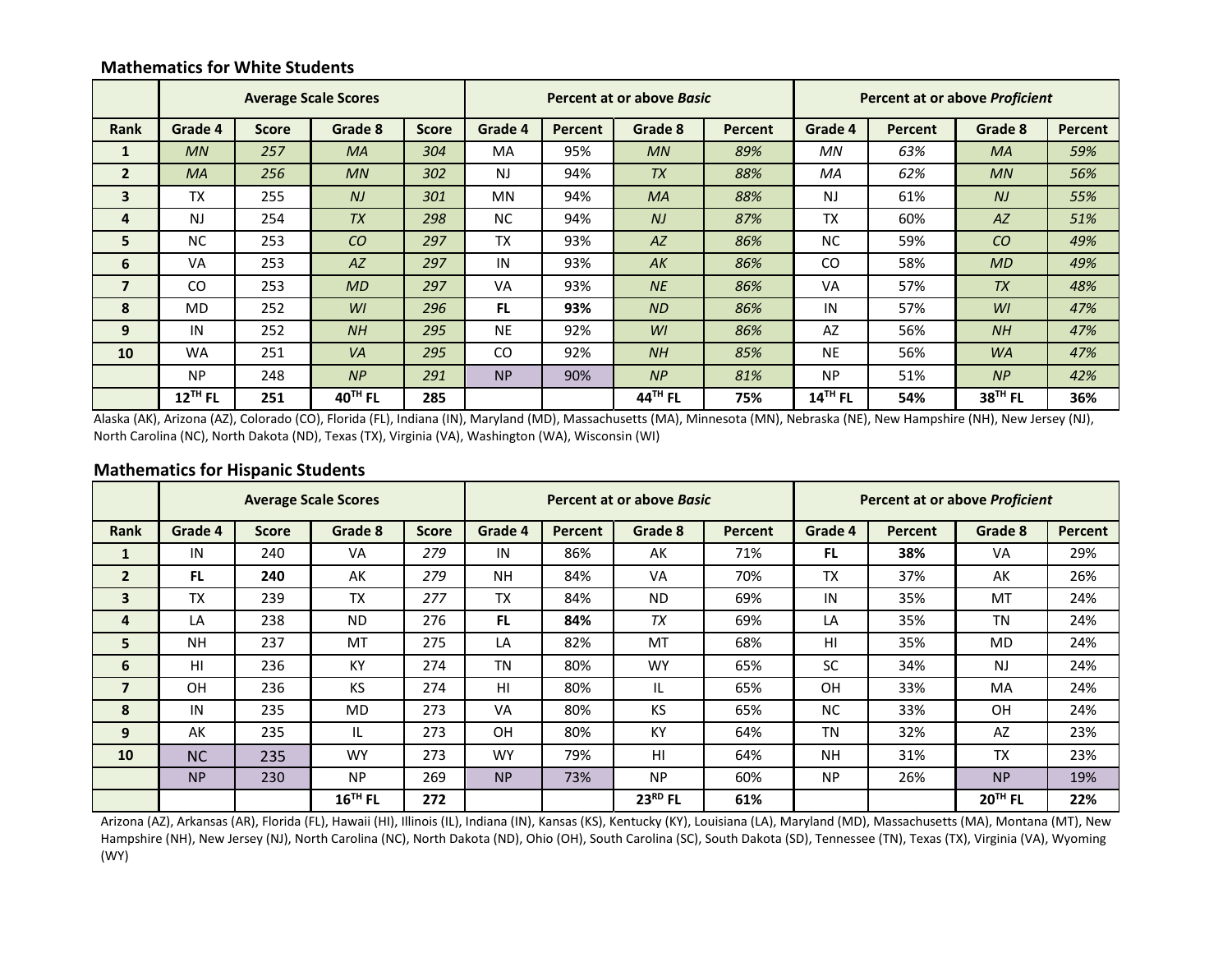## **Mathematics for Black Students**

|                |           |              | <b>Average Scale Scores</b> |              |           |         | Percent at or above Basic |         | Percent at or above Proficient |         |           |         |
|----------------|-----------|--------------|-----------------------------|--------------|-----------|---------|---------------------------|---------|--------------------------------|---------|-----------|---------|
| <b>Rank</b>    | Grade 4   | <b>Score</b> | Grade 8                     | <b>Score</b> | Grade     | Percent | Grade 8                   | Percent | Grade 4                        | Percent | Grade 8   | Percent |
| 1              | <b>TX</b> | 233          | AZ                          | 269          | <b>TX</b> | 76%     | N <sub>J</sub>            | 60%     | AZ                             | 32%     | MA        | 22%     |
| $\overline{2}$ | VA        | 231          | AK                          | 269          | <b>VA</b> | 76%     | AZ                        | 59%     | <b>TX</b>                      | 29%     | <b>NJ</b> | 20%     |
| 3              | AZ        | 231          | <b>NJ</b>                   | 269          | IN        | 74%     | AK                        | 58%     | MA                             | 26%     | AZ        | 19%     |
| 4              | <b>ND</b> | 231          | <b>MA</b>                   | 268          | <b>MA</b> | 73%     | <b>TX</b>                 | 57%     | <b>MN</b>                      | 25%     | <b>ND</b> | 17%     |
| 5              | <b>MA</b> | 230          | <b>TX</b>                   | 267          | <b>ND</b> | 73%     | VA                        | 55%     | VA                             | 25%     | AK        | 17%     |
| 6              | IN        | 229          | <b>VA</b>                   | 265          | <b>NC</b> | 73%     | KS                        | 54%     | <b>ND</b>                      | 24%     | <b>NC</b> | 16%     |
| $\overline{7}$ | <b>WA</b> | 229          | <b>NY</b>                   | 264          | AZ        | 72%     | <b>MA</b>                 | 54%     | <b>WA</b>                      | 24%     | <b>TX</b> | 16%     |
| 8              | <b>NC</b> | 229          | GA                          | 264          | <b>NJ</b> | 71%     | <b>ND</b>                 | 53%     | NC.                            | 22%     | <b>NY</b> | 15%     |
| 9              | <b>FL</b> | 228          | DE                          | 263          | <b>WA</b> | 71%     | DE                        | 53%     | IN                             | 22%     | CO        | 15%     |
| 10             | <b>NJ</b> | 228          | <b>ND</b>                   | 263          | FL.       | 71%     | <b>NY</b>                 | 52%     | <b>NJ</b>                      | 21%     | CA        | 14%     |
|                | <b>NP</b> | 224          | <b>NP</b>                   | 260          | <b>NP</b> | 65%     | <b>NP</b>                 | 47%     | <b>NP</b>                      | 19%     | <b>NP</b> | 12%     |
|                |           |              | $21^{ST}$ FL                | 258          |           |         | $22^{ND}$ FL              | 45%     | $11^{\text{TH}}$ FL            | 21%     | $24TH$ FL | 11%     |

Alaska (AK), Arizona (AZ), California (CA), Colorado (CO), Delaware (DE), Florida (FL), Georgia (GA), Indiana (IN), Kansas (KS), Massachusetts (MA),), Minnesota (MN), New Jersey (NJ), New York (NY), North Carolina (NC), North Dakota (ND), Texas (TX), Virginia (VA), Washington (WA)

#### **Mathematics for Students Eligible for National School Lunch Program**

|                |           |              | <b>Average Scale Scores</b> |              |           |                | Percent at or above Basic |                | <b>Percent at or above Proficient</b> |         |                     |                |
|----------------|-----------|--------------|-----------------------------|--------------|-----------|----------------|---------------------------|----------------|---------------------------------------|---------|---------------------|----------------|
| <b>Rank</b>    | Grade 4   | <b>Score</b> | Grade 8                     | <b>Score</b> | Grade 4   | <b>Percent</b> | Grade 8                   | <b>Percent</b> | Grade 4                               | Percent | Grade 8             | <b>Percent</b> |
| 1              | IN        | 239          | <b>MA</b>                   | 279          | IN        | 84%            | VT                        | 68%            | IN                                    | 36%     | <b>MA</b>           | 31%            |
| $\overline{2}$ | <b>WY</b> | 237          | VT                          | 278          | <b>NH</b> | 81%            | NH                        | 68%            | <b>WY</b>                             | 34%     | MN                  | 27%            |
| 3              | <b>NH</b> | 236          | <b>MT</b>                   | 276          | <b>WY</b> | 81%            | <b>MT</b>                 | 67%            | <b>MN</b>                             | 33%     | VT                  | 27%            |
| 4              | <b>MA</b> | 236          | NH                          | 275          | <b>TX</b> | 81%            | <b>MA</b>                 | 67%            | <b>MA</b>                             | 31%     | MT                  | 26%            |
| 5              | FL.       | 235          | MN                          | 274          | <b>MA</b> | 80%            | IN                        | 66%            | FL.                                   | 31%     | NH                  | 25%            |
| 6              | <b>TX</b> | 235          | IN                          | 274          | <b>FL</b> | 80%            | MN                        | 66%            | <b>NH</b>                             | 31%     | IN                  | 24%            |
| $\overline{7}$ | <b>MN</b> | 234          | <b>TX</b>                   | 274          | OK        | 79%            | <b>TX</b>                 | 66%            | <b>TX</b>                             | 30%     | <b>WA</b>           | 24%            |
| 8              | <b>NC</b> | 234          | <b>WY</b>                   | 273          | VA        | 78%            | <b>WY</b>                 | 65%            | <b>NC</b>                             | 30%     | AZ                  | 23%            |
| 9              | <b>KY</b> | 234          | AZ                          | 273          | <b>NC</b> | 78%            | KS                        | 64%            | <b>WA</b>                             | 29%     | ME                  | 23%            |
| 10             | <b>VA</b> | 233          | <b>ME</b>                   | 272          | KY        | 78%            | ID                        | 64%            | KY                                    | 29%     | UT                  | 22%            |
| <b>NP</b>      | <b>NP</b> | 229          | <b>NP</b>                   | 268          | <b>NP</b> | 72%            | <b>NP</b>                 | 58%            | <b>NP</b>                             | 24%     | <b>NP</b>           | 18%            |
|                |           |              | 38 <sup>TH</sup> FL         | 266          |           |                | $40^{\text{TH}}$ FL       | 55%            |                                       |         | 34 <sup>TH</sup> FL | 16%            |

Arizona (AZ), Arkansas (AR), Florida (FL), Idaho (ID), Indiana (IN), Kansas (KS), Kentucky (KY), Maine (ME), Massachusetts (MA), Minnesota (MN), Montana (MT), New Hampshire (NH), North Carolina (NC), Oklahoma (OK), Texas (TX), Utah (UT), Virginia (VA), Washington (WA), Wyoming (WY)